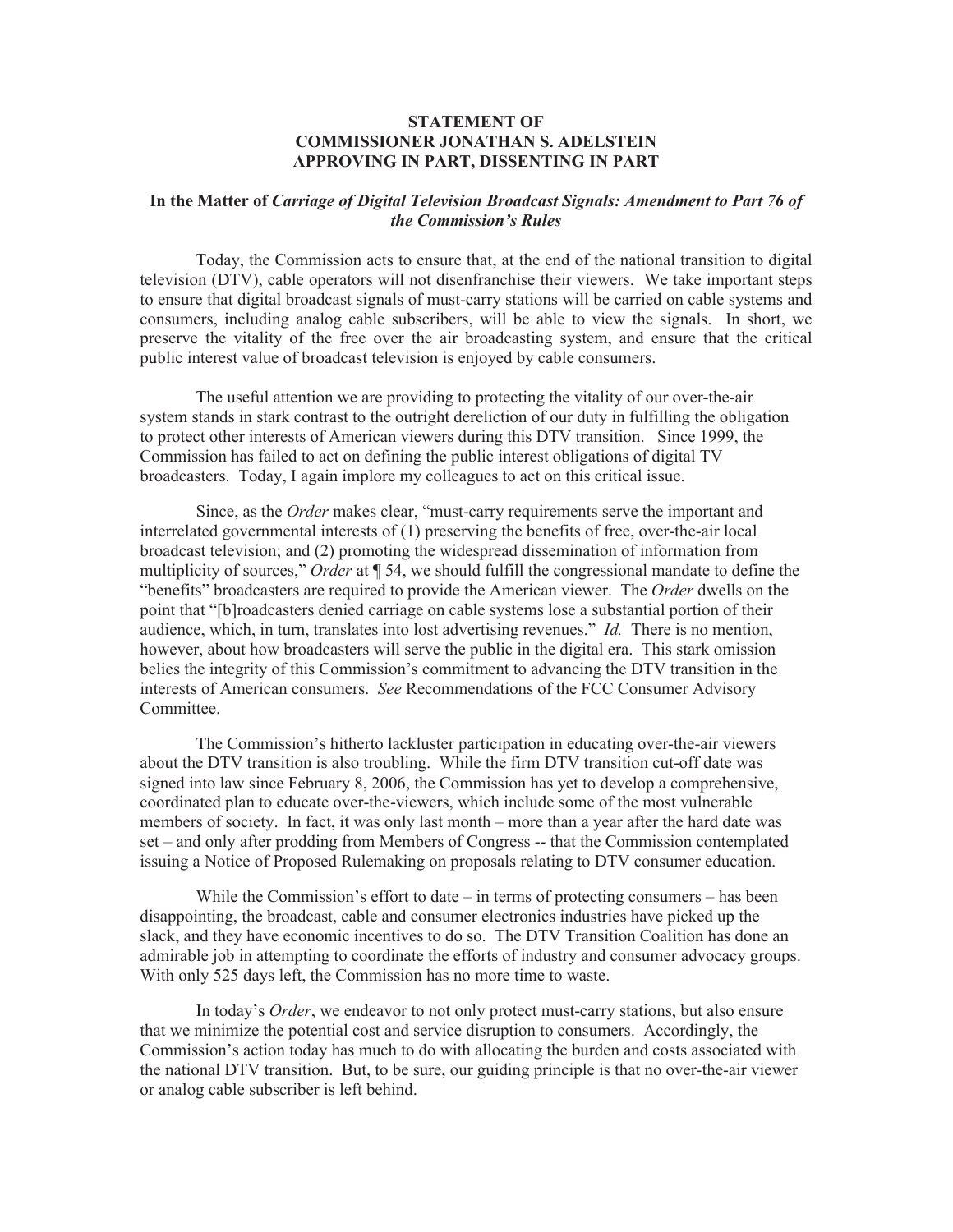In this regard, the Commission has permitted a limited number of over-the-air broadcasters to turn off their analog signals and to transmit in digital only. Moreover, in the Third Periodic proceeding, the Commission is also considering whether to permit broadcasters to reduce the power of their analog signals during the transition, in order to minimize the costs associated with transmitting in both analog and digital. The net effect of these actions is that many over-the-air viewers are today required to either purchase digital TV sets or pay for a digital-to-analog converter box. If an over-the-air viewer does neither, he may be left behind before February 17, 2009.

In the cable context, the Congress, the courts, and the Commission have recognized that the relationship between a cable operator and a subscriber is different than that of the broadcaster and over-the-air viewer. Nevertheless, the Commission is required to ensure that cable subscribers are not left behind after the DTV transition. We must ensure that cable subscribers will receive a signal that is "viewable," pursuant to Section 617(b)(7). The instant *Order* accomplishes this important goal.

Because the Commission has twice rejected mandatory dual carriage and multicast must-carry, it is important to recognize that the *Order* is not intended to be mandatory dual or multicast carriage disguised as "viewability". The requirement that cable operators must deliver a "viewable" signal to cable subscribers is not a mandate for the Commission to specify the ways in which an operator can deliver a "viewable" signal. Nevertheless, if a cable operator fails to deliver a "viewable" signal to any cable subscriber, the Commission is obligated to protect the consumer. Cable operators must ensure that all customers can obtain the necessary equipment to view the signal. This is analogous to the need for over-the-air viewers to purchase digital TV sets or invest in a digital-to-analog converter box in order to view over-the-air signals.

Within this context of "viewability", the *Order* provides cable operators with hybrid analog/digital systems the flexibility to carry the signals of must-carry stations in different ways, as long as all customers receive a "viewable" signal. The practical effect of this flexibility is that some cable operators could carry the analog, SD and HD signals to viewers. Other operators could carry the analog and the HD signal to viewers, when the must-carry stations broadcasts in HD only. The operator could also decide to go "all digital" and invest in set-top boxes for all of their subscribers. This solution protects consumers' right to a "viewable" signal, and it ensures that must carry stations will be "viewable" by all cable subscribers.

We encourage cable operators to upgrade their systems and deploy solutions, such as switched digital, QAM or IPTV, to increase system capacity for more channels, enhanced services and faster broadband speeds. Such technological innovations promote efficient network management and the greater diversity of programming. But even as cable operators deploy these and other approaches, they must protect cable subscribers' ability to view signals. Nothing in this *Order* precludes a cable operator from making available equipment – preferably for free -- that would enable subscribers to take advantage of these innovations.

In 1992, Congress determined that the preservation of free over the air television, for the benefit of cable and non-cable households, required mandating cable systems to carry all local television broadcast stations up to no more than one-third of a cable system's capacity. The *Order* achieves this goal.

Beyond achieving the statutory goal of "viewability," the *Order* should have better advanced the interrelated goal of promoting broadband, pursuant to section 706 of the